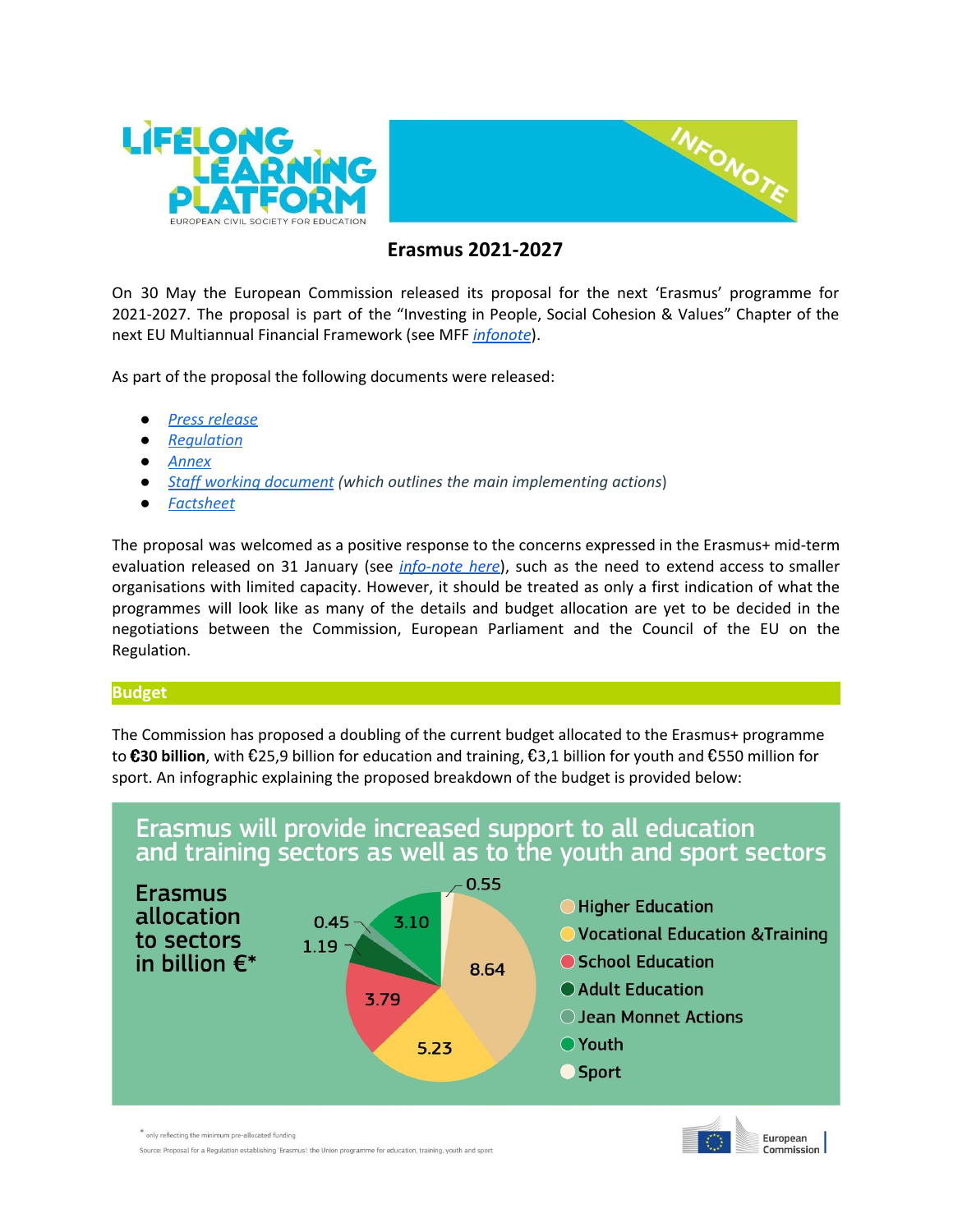According to this breakdown, **all sectors of the programme see their budget being roughly doubled**. However, the figures provided only amount to around  $\epsilon$ 23 billion. With  $\epsilon$ 1 billion to be allocated to the operational costs of the National Agencies, this leaves around  $\epsilon$ 6 billion still to be allocated for the centralised actions of the programme.

The Commission has expressed its aim to have **12 million learners** participating in Erasmus in the next programming period, a **tripling** of the number it has intended for the current period 2014-2020. The intention to triple the number of participants with only a doubling of the budget has been met with a sceptical reaction. However, the Commission has assured that such a scenario is possible with the wider use of **more flexible mobility formats** such as **short-term and group mobility**, also with virtual exchanges and **"blended" mobility** (combining virtual exchanges and short physical mobility), so that more people are reached. A further justification is the displacement of the previous volunteer action European Voluntary Service (EVS) from Erasmus+ to the European Solidarity Corps initiative - one of the more expensive activities supported under the previous programme.

Concerning the **international actions** of the programme, under the current programme some of these were funded by four different EU external cooperation instruments<sup>1</sup> and European Development Fund under the next MFF these will be merged into the new *[Neighbourhood,](http://europa.eu/rapid/press-release_IP-18-4086_en.htm) Development and International [Cooperation](http://europa.eu/rapid/press-release_IP-18-4086_en.htm) Instrument* which will continue to fund the Erasmus+ international actions, although the allocation has not been specified.

### **Structure**

The overall structure of the programme remains the same, with some modifications and additions. A schema is presented below based on the Commission *Staff working [document](https://ec.europa.eu/commission/sites/beta-political/files/budget-may2018-actions-erasmus-programme-swd_en.pdf)* explaining the main implementing actions. Features which can be considered completely new are coloured in red.

### **Key Action 1 - LEARNING MOBILITY IN EDUCATION, TRAINING, YOUTH AND SPORT**

### **1. Mobility projects in the field of education, training, youth and sport**

- Mobility of higher education students
- Mobility of VET learners
- Mobility of school pupils
- Mobility of young people
- Mobility of staff in the field of education and training
- Mobility of sport coaches and staff
- **2. Youth participation activities**
- **3. DiscoverEU activities**
- **4. Language learning opportunities**

## **Key Action 2 - COOPERATION AMONG ORGANISATIONS AND INSTITUTIONS IN EDUCATION AND TRAINING, YOUTH AND SPORT**

### **1. Partnerships for cooperation**

- Cooperation partnerships
- Small-scale partnerships

### **2. Partnerships for excellence**

<sup>&</sup>lt;sup>1</sup> Instrument for Pre-accession Assistance (IPA); European Neighbourhood Instrument (ENI); Development Cooperation Instrument (DCI); Partnership Instrument for cooperation with third countries (PI).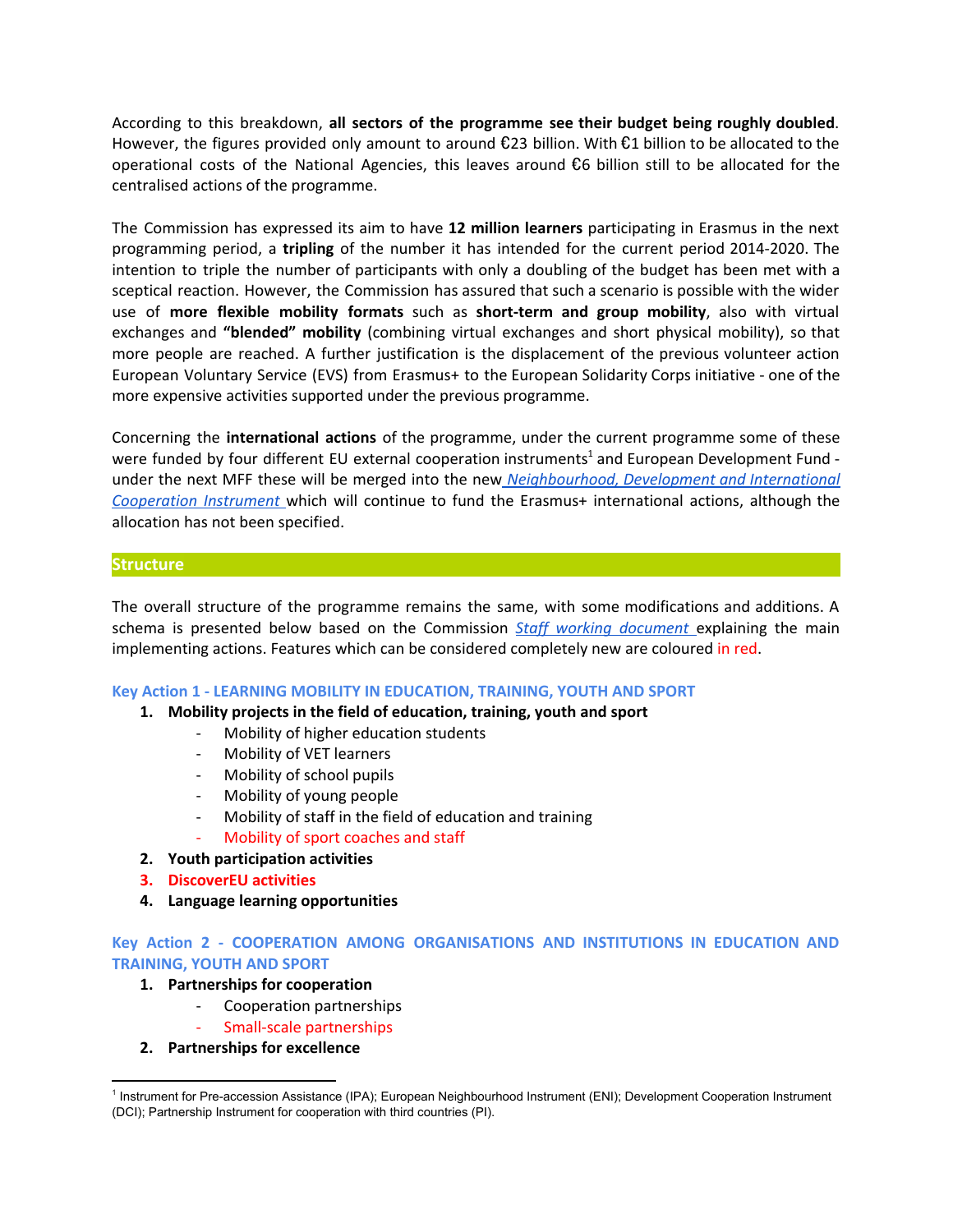- European Universities
- Centres of vocational excellence
- Erasmus Mundus Joint Master Degrees
- **3. Partnerships for innovation**
	- Alliances
	- Forward-looking projects
- **4. Not for profit Sport events**
- **5. Online platforms and tools for virtual cooperation**

**Key Action 3 - COOPERATION AMONG ORGANISATIONS AND INSTITUTIONS IN EDUCATION AND TRAINING, YOUTH AND SPORT**

## **1. Support to European policy development, including:**

- Open methods of coordination
- European policy experimentations
- EU-wide or international surveys and studies (e.g. Eurydice network, Youth Wiki)
- Specific actions to address new policy challenges
- **2. Support Union tools and measures that foster quality, transparency and recognition of skills, competences and qualifications, including:**
	- Europass & YouthPass
	- **-** Activities and governing bodies of Bologna process and other initiatives enabling easier recognition of qualifications and periods of study in E&T fields
- **3. Policy dialogue and cooperation with key stakeholders and international organisations, including:**
	- Policy Dialogue
	- Cooperation with International Organisations (OECD, Council of Europe)
	- Support to EU-wide networks and European NGOs
- **4. Measures that contribute to qualitative and inclusive implementation of the programme, including:**
	- SALTO Resource Centres
	- Training and Cooperation activities by NAs
	- Former Erasmus+ participants (Alumni networks, ambassadors)
- **5. Cooperation with other Union instruments and cooperation with other Union Instruments & support to other Union policies**
	- Learning mobility for other Union policies
	- Synergies with other EU programmes
- **6. Dissemination and awareness-raising activities, including:**
	- Erasmus Programme Results Platform
	- European Youth Week / Vocational Skills Week / Week of Sport
	- Education, Training and Youth Forum
	- Eurodesk network

## **JEAN MONNET ACTIONS**

- **1. Jean Monnet Actions in field of higher education**
- **2. Jean Monnet Actions in other fields of E&T**
- **3. Support to designated institutions** (e.g. Florence School of Transnational Governance)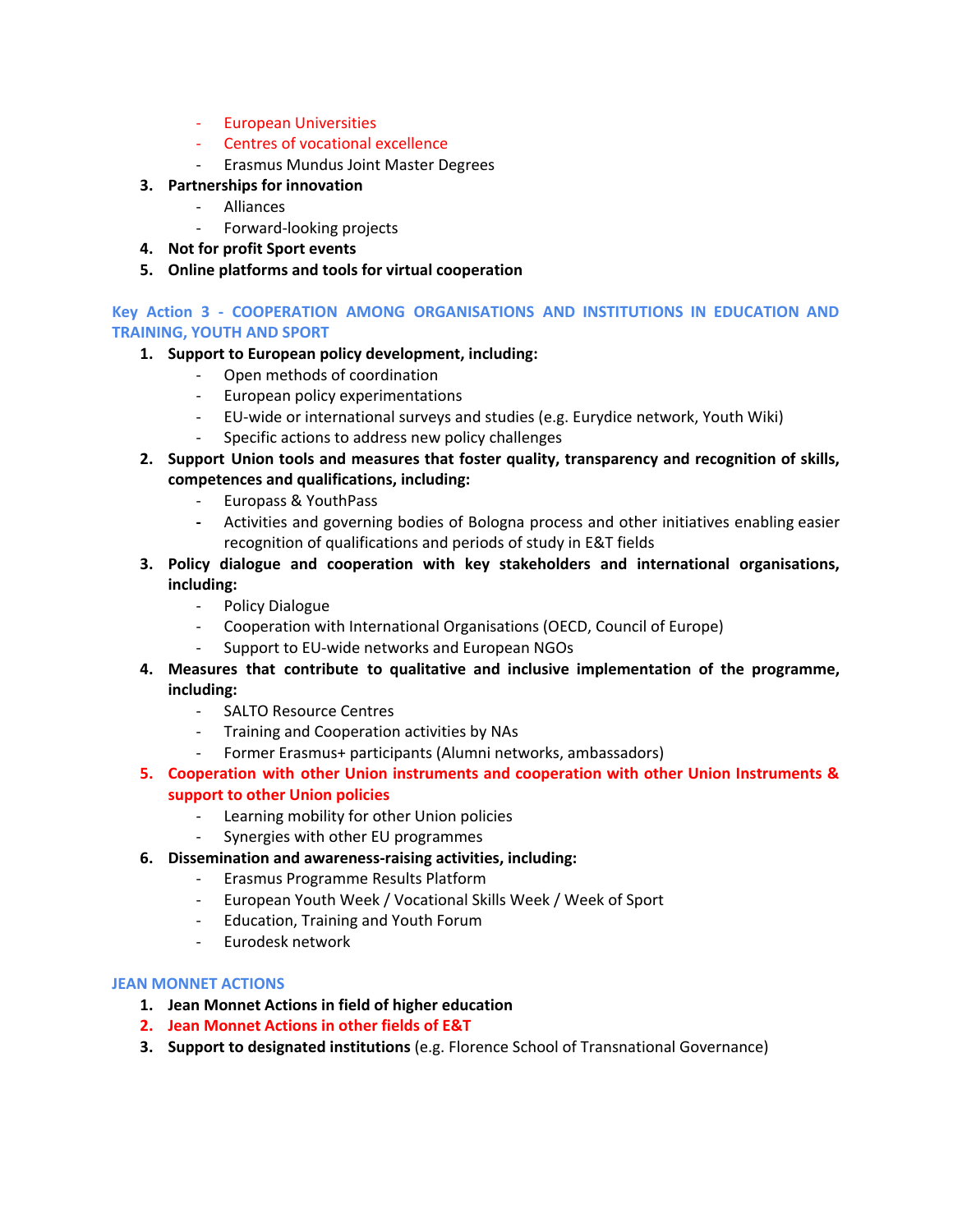#### **New features**

Some of the new actions included in the proposal were public knowledge prior to the release (e.g. European University Networks and DiscoverEU), but others such as small-scale partnerships and centres of vocational excellence were not foreseen.

#### **Changes to individual learner mobility**

**All learners' mobility has been brought under Key Action 1**, including individual pupil mobility which was previously only possible under KA2. **Mobility for sports coaches** has also been introduced. In addition, the possibility of having a **mobility outside of Europe will be extended to VET learners**.

#### **DiscoverEU**

This *[action](http://europa.eu/rapid/press-release_IP-18-4088_en.htm)* offers 18 year olds the opportunity to have a short-term individual or group experience travelling in Europe by providing them with a free travel ticket. The aim is to foster their sense of belonging to the EU and enable them to discover Europe's cultural diversity. In its pilot phase this year the Commission has selected 15,000 18 year olds who will be able to travel this summer. The travel ticket will be worth €255, with no grant for subsistence costs. Stakeholders from the youth field have expressed scepticism about the initiative, wondering **where the learning component is** and how young people with fewer resources will be able to take part if they cannot cover additional costs (see *[reaction](https://www.youthforum.org/eu-budget-raises-questions-inclusion-accessibility-youth)* of European Youth Forum). The fact that its earmarked budget line amounts to €700 million, not far from **one third of the** €**3 billion** allocated to youth as a whole has also provoked concern.

#### **Small-scale partnerships**

This is a response to the demand to widen the programme's access to smaller organisations without the capacity to apply for and run bigger KA2 partnerships such as schools, youth organisations and adult learning centres. The administrative workload will be reduced and in turn the partnerships will run for a shorter duration and with smaller grants. At the moment it is **not clear how "small-scale" will be defined** exactly, this could be left to the NAs to define themselves. It has been welcomed by many stakeholders as good first step in broadening access to a new cohort of applicants with fewer resources.

#### **European Universities**

The idea first came from French President Emmanuel Macron during a *[speech](http://international.blogs.ouest-france.fr/archive/2017/09/29/macron-sorbonne-verbatim-europe-18583.html)* at Sorbonne University on 26 September 2017 where he proposed the creation of **20 European universities by 2024**, which was directly picked up by the European Council in the *[conclusions](http://www.consilium.europa.eu/media/32204/14-final-conclusions-rev1-en.pdf)* of its meeting on 14 December. DG EAC is currently working on a pilot for a "European University Networks" funding line in the framework of the current programme - the pilot call for proposals will be published this autumn and the first projects are to begin in 2019. The principle is that these networks should be open to every type of higher education institution in any Member State, that they should be **geographically balanced and socially inclusive**, and be designed through a bottom-up approach. The idea has been integrated into the new Erasmus proposal which also explains that the new 'Horizon Europe' programme will, where appropriate, complement the the former's support for the European Universities initiative.

The concept has proved very popular with Member State governments, although some tensions prevail over the balance between excellence and inclusion. There is also the **question of where the students fit into the discussions, if at all**. For stakeholder reactions, please consult position papers by the *[European](http://uni-foundation.eu/system/files/position_paper_on_european_universities.pdf) University [Foundation](http://uni-foundation.eu/system/files/position_paper_on_european_universities.pdf)*, *the [Guild](https://www.the-guild.eu/publications/guild-position-paper-eurouniinitiative.pdf)* and *[UAS4EUROPE](http://uas4europe.eu/files/UAS4EUROPE%20statment%20European%20Universities%20Networks_1.pdf)*.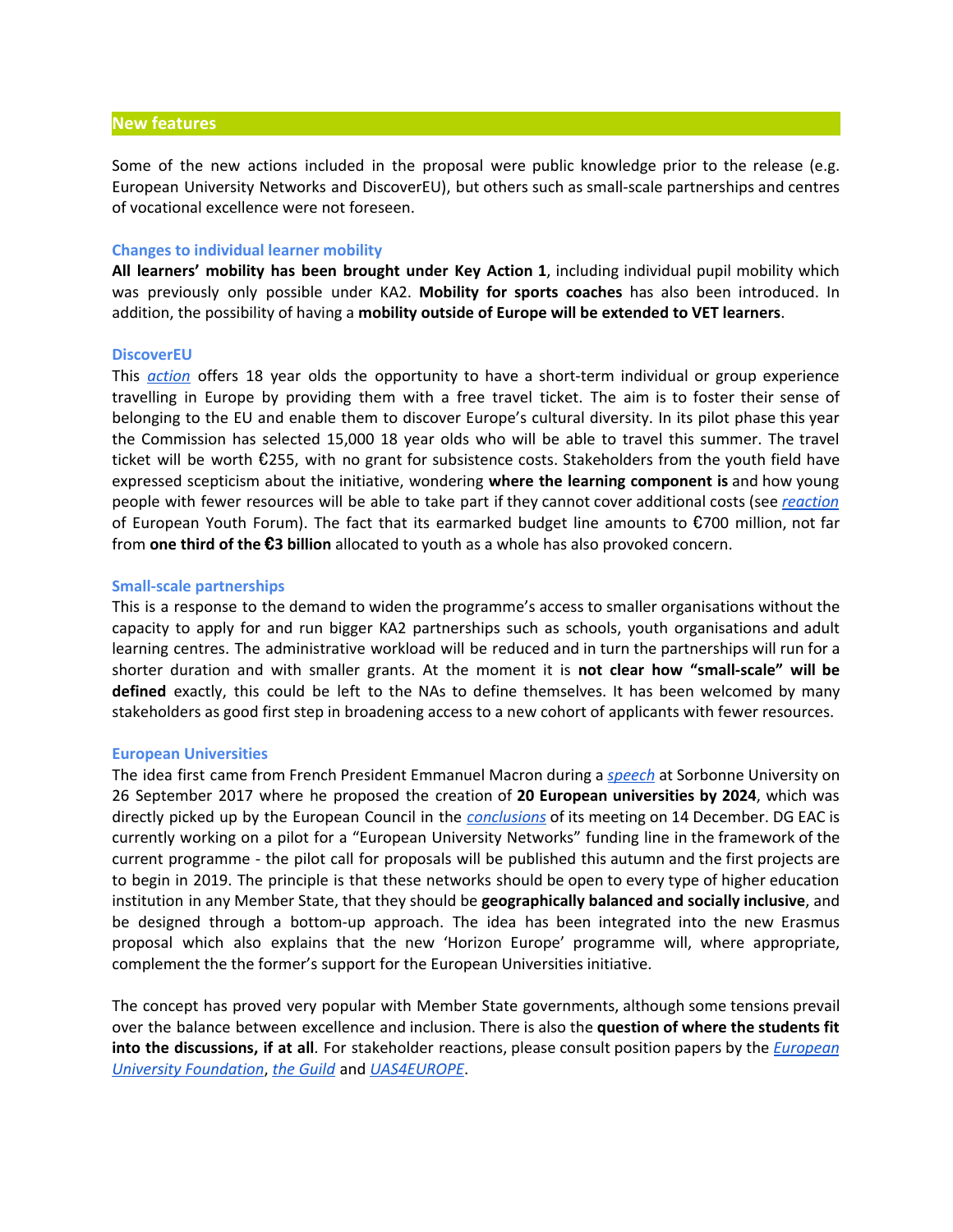#### **Centres of Vocational Excellence**

Although unforeseen, this action is not a brand new idea but based on a project previously developed by the *European Vocational Training [Association](https://www.evta.eu/)* (EVTA). The Commission explains that such centres would be **transnational platforms consisting of partnerships between VET providers and other stakeholders** such as companies, employment services and social partners, with a strong focus on economic development and competitiveness and in connection with regional smart specialisation strategies. The action will be piloted under the current programme, although details are pending.

#### **Cooperation with other EU instruments/policies**

The proposal explains that the next programme will serve as **a "vehicle" to support learning mobility formats in other EU policy areas** in the form a new action, under KA3, to support mobility of organisations or individuals targeted specifically in other policy areas (e.g. public governance sector, agriculture and rural development, enterprise, law enforcement). Supported activities may consist of training periods (e.g. job shadowing, observation periods, training courses) and transnational seminars. The aim is to "stimulate up-skilling while fostering a sense of European identity, active citizenship and participation in democratic life in Europe".

It also explains that **"specific measures"** will be introduced to help promoters of Erasmus projects to **apply for grants through or develop synergies with** the European Structural and Investment Funds, Horizon Europe, and programmes relating to migration, security, justice and citizenship, health and culture. It is not yet clear how this will work in practice, especially because of the differing rules and implementation procedures of the various EU programmes.

### **European Parliament**

As is customary in the Ordinary Legislative Procedure for a Regulation, the European Parliament will draft a report on the Commission's proposal. The procedure file can be viewed *[here](http://www.europarl.europa.eu/oeil/popups/ficheprocedure.do?reference=2018/0191(COD)&l=en#tab-0)*.

### **Lead Committee CULT**

## **Rapporteur** - *[Milan](http://www.europarl.europa.eu/meps/en/96933.html) Zver* (EPP) **Shadow Rapporteurs** - *[Krystyna](http://www.europarl.europa.eu/meps/en/124883/KRYSTYNA_LYBACKA_home.html) Lybacka* (S&D), *María Teresa [Gimenez](http://www.europarl.europa.eu/meps/en/135491/MARIA+TERESA_GIMENEZ+BARBAT_home.html) Barbat* (ALDE), Liadh Ni Riada (GUE/NGL), *Jill [Evans](http://www.europarl.europa.eu/meps/en/4550/JILL_EVANS_home.html)* (Greens/EFA)*, [Isabella](http://www.europarl.europa.eu/meps/en/124831/ISABELLA_ADINOLFI_home.html) Adinolfi* (EFDD), *[Dominique](http://www.europarl.europa.eu/meps/en/124771.html) Bilde* (ENF)

**Committees for Opinions EMPL** - **Rapporteur**: *[Emilian](http://www.europarl.europa.eu/meps/en/129256/EMILIAN_PAVEL_home.html) Pavel* (S&D) **DEVE** - tbc

#### **Timeline**

**BUDG -** tbc

**October** - Presentation of draft report **November** - Deadline for amendments **March** - Adoption of final report There will be at least one stakeholder meeting organised in the framework of the CULT Committee. The EPP Group is also expected to organise a hearing on Erasmus+ in the autumn.

The first exchange of views in the CULT Committee on the proposal took place on 19 June. The main political groups are **unanimous in calling for a tripling of the programme's budget** as demanded by the